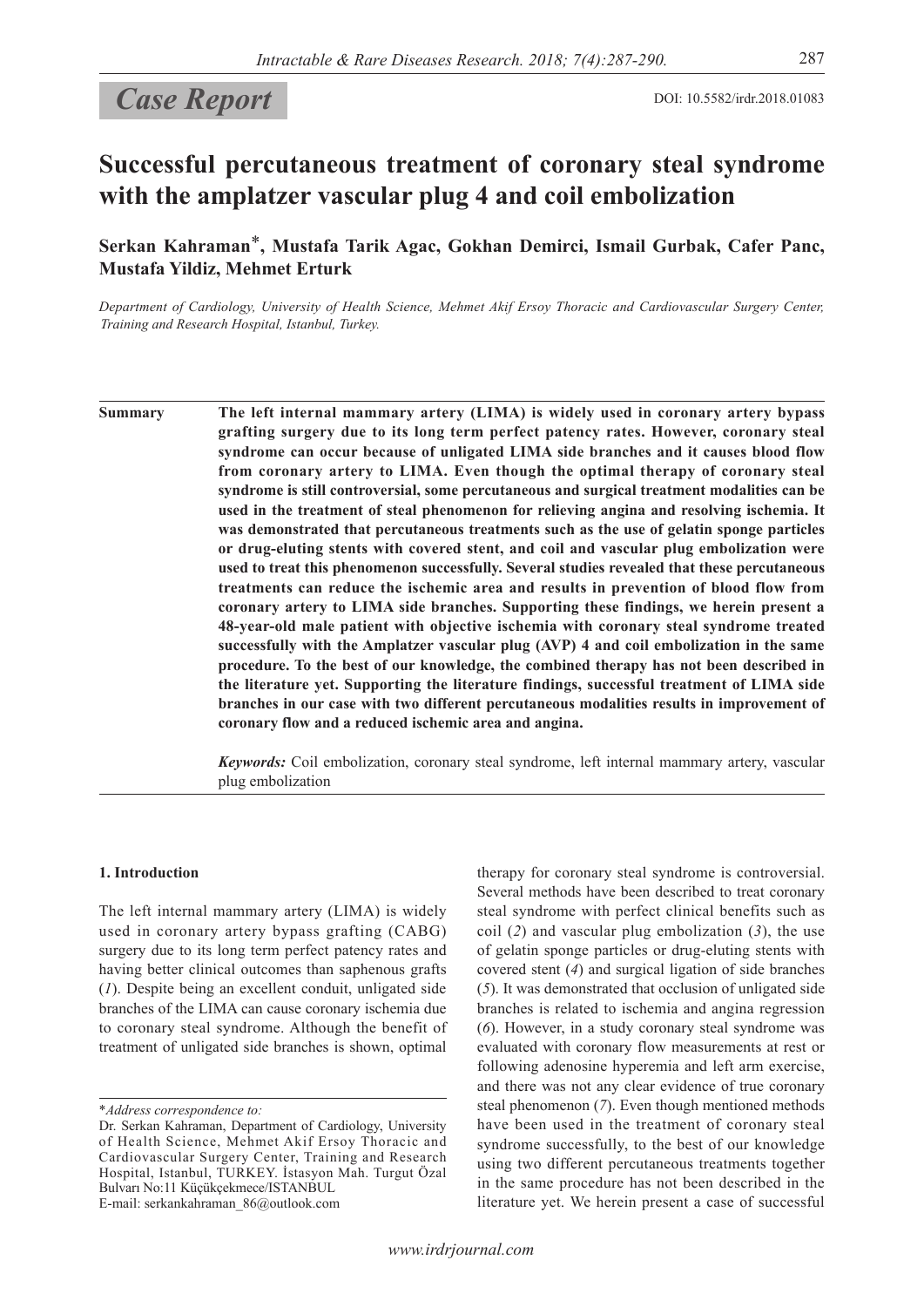

**Figure 1. Coronary steal syndrome.** It was demonstrated by coronary angiography with arterial blood flow from LAD to LIMA (arrowhead).

percutaneous treatment of coronary steal syndrome with the Amplatzer vascular plug (AVP) 4 and coil embolization in the same procedure.

#### **2. Case Report**

A 48-year-old male patient was admitted to department of cardiology one year ago with worsening angina that had been ongoing for 2 months. He had undergone a coronary artery bypass surgery 10 years ago and percutaneous coronary intervention to the left anterior descending (LAD) artery 3 years ago. He had no property on physical examination. Electrocardiography indicated normal sinus rhythm with anterior T wave negativity. Echocardiography imaging revealed apical hypokinesia with a normal ejection fraction. Myocardial perfusion scintigraphy showed extensive ischemia in the anterior wall and then coronary angiography was performed. It was shown that there was an instent restenosis into the proximal LAD artery before surgical anastomosis site and the LIMA-LAD grafting was patent. However, coronary steal syndrome was detected due to unligated LIMA side branches from LAD to the LIMA artery (Figure 1). Also there was no significant lesion in the left circumflex artery or the right coronary artery. The patient was evaluated by our cardiology and cardiovascular council and percutaneous treatment of unligated LIMA side branches was planned. Digital subtraction angiography was performed *via* the right common femoral artery using 7-French (F) femoral sheath. LIMA was selectively cannulated with an internal mammary artery (IMA) 7F guiding catheter (Medtronic, New York, NY). It was demonstrated that LIMA had two separate side branches (Figure 2A). The large branch arose from the proximal LIMA and the



**Figure 2. Percutaneous treatment of coronary steal syndrome. (A)**, Coronary angiography revealed that LIMA had two separate unligated side branches (arrowheads); **(B)**, The 4x10mm Amplatzer vascular plug 4 was released into the proximal side branch; **(C)**, The  $2 \times 3$  mm coil was released into the small caliber side branch; **(D)**, The procedure was terminated showing complete flow cessations into the mentioned arteries (arrowheads).

small one arose from the mid LIMA. The proximal side branch was selectively cannulated with a Judkins Right (JR) 5F guiding catheter (Medtronic, New York, NY) through the IMA guiding catheter. The  $4 \times 10$  mm AVP 4 was released into the proximal side branch *via* JR 5F guiding catheter and flow was ceased (Figure 2B). Then, a 0.014" wire (Fielder XT, Asahi Intecc) was passed into the mid side branch. The microcatheter (Codman Prowler, Johnson&Johnson) was then advanced over the wire into the side branch. The  $2 \times 3$  mm coil was released into the side branch *via* microcatheter (Figure 2C). The procedure was terminated showing complete flow cessations into the mentioned arteries (Figure 2D). The patient was discharged from the hospital 2 days later after intervention with no symptoms. The patient follow-up visits were done every 3 months. He is still being followed-up without any symptoms and also myocardial perfusion scintigraphy showed regression of ischemia.

## **3. Discussion**

LIMA is still preferred as a graft for surgical myocardial revascularization with an excellent long term patency (*1*). However, some factors can cause acute or long term graft malfunction. Intraoperative technical problems, spasm or stretch of the graft are related to acute graft malfunction. Contrary to the mentioned reasons, progression of atherosclerosis, kinking of graft, competitive flow and steal due to unligated side branches are some of the factors to determine long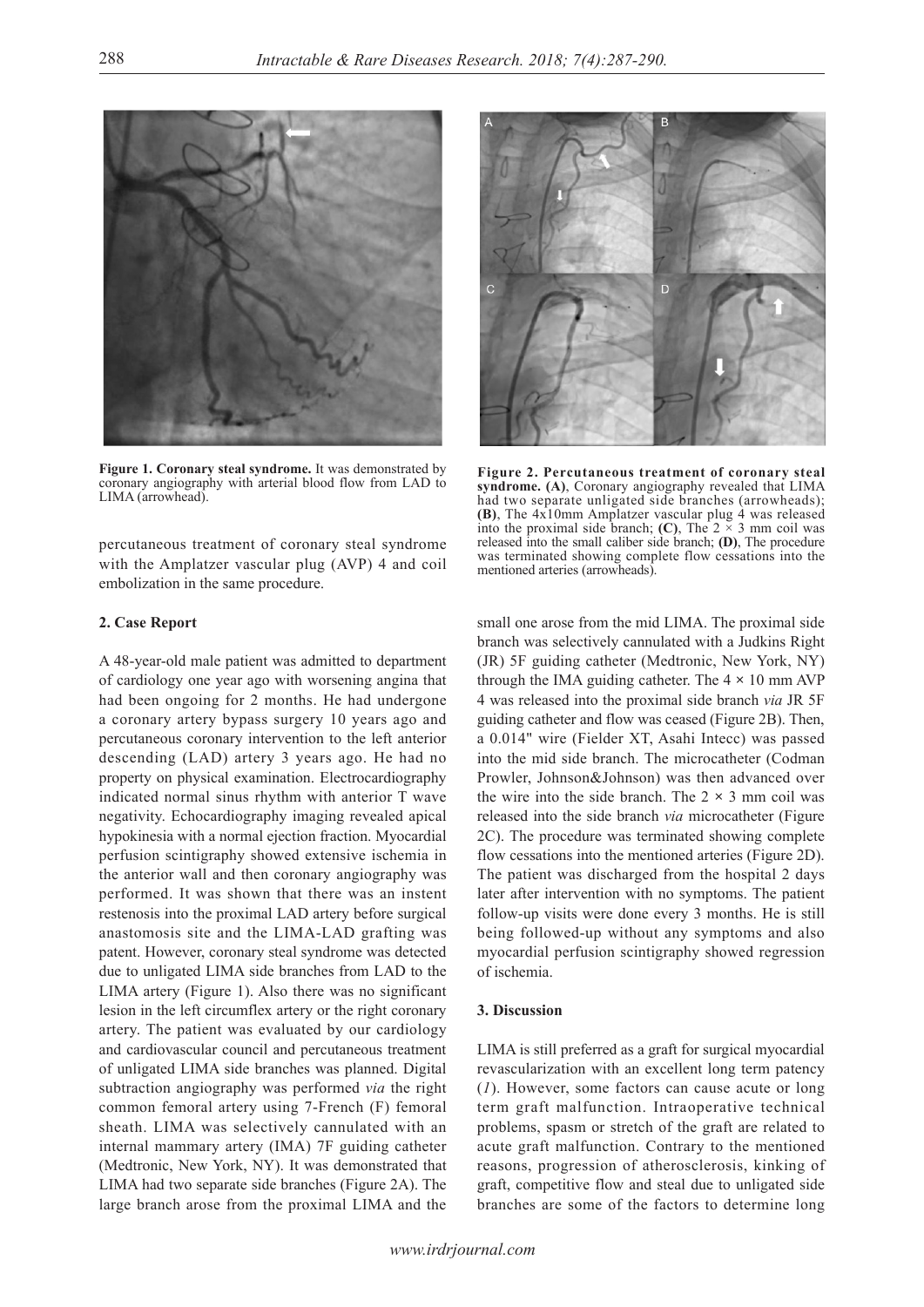term graft patency. Although sternal, intercostal and perforating branches of the LIMA are small caliber arteries and generally do not create ischemia, the lateral internal thoracic artery is the large side branch of the LIMA with a prevalence of 10% in the main population and is found to be associated with clinically evident ischemia (*8*). Thus, unligated side branches of the LIMA are potential facilitative factors for coronary ischemia. Obese patients and patients treated with minimal invasive CABG surgery are having low success rates for ligation of LIMA side branches (*9,10*). In the literature analysis, ischemia is observed more commonly in the myocardial perfusion scintigraphy in these patients having unligated LIMA side branches (*11*). Conversely, Guzon *et al*. demonstrated that there was no clear evidence of ischemia in patients with coronary steal syndrome (*7*).

The optimal treatment of coronary steal syndrome due to unligated side branches of the LIMA is still controversial. Percutaneous or surgical treatment can be performed in patients with progressive worsening angina that is clearly related to competitive run off into the side branches and having objective evidence of ischemia. It was demonstrated that generally anginal symptoms improve and ischemia resolves after occlusion of LIMA side branches (*6*). Percutaneous treatment options such as stent grafts, coil and vascular plug embolization have some advantages and disadvantages. The use of drug-eluting stents with covered stent seems to have high success rates. However, high long term restenosis rates with an incidence of 31.6% is the main disadvantage of the procedure (*12*). Coil embolization is a safe and effective modality having a rapid occlusion time. While coil embolization is a preferable method, it cannot be a suitable option to treat large caliber vessels. The distance between the coil and exit of the vessel, the number of coils used and the coil diameters and features are the responsible factors for recanalization after occlusion of LIMA side branches. The AVP 4 is a self-expanding Nitinol mesh occlusion device having the ability to safely remove the problem. The AVP device has some advantages such as ease of delivery, wide range of device sizes, shorter operation time, lower radiation rates and lower risk of recanalization. On the other hand, small caliber vessels are not suitable to occlude with the AVP. Mentioned treatment modalities were successfully done in different cases in the literature. However, in these cases, generally a large side branch of LIMA was treated and relatively small caliber vessels were ignored. Although we treated our patient with percutaneous intervention like other cases in the literature, the major difference was the usage of two different percutaneous treatments for both the large and the small caliber side branches together in the same procedure. While the AVP was used to treat the large caliber side branch, coil embolization was used to

treat the small one. This approach provided complete resolution of coronary steal phenomena. We also demonstrated that blood flow cessation of all unligated side branches are important to reduce ischemia and angina. To the best of our knowledge, our strategy was the first study of percutaneous treatment of all side branches unexceptionally. However, large-scale studies are needed to evaluate optimal therapy and selection of suitable cases.

In conclusion, coronary steal syndrome is one of the most important reasons for ischemia and anginal symptoms in patients undergoing CABG surgery. Although the optimal therapy is controversial, percutaneous treatment modalities such as coil and AVP embolization seem to have a broad use to treat these patients with higher procedural success and lower complication rates.

#### **References**

- 1. Loop FD, Lytle BW, Cosgrove DM, Stewart RW, Goormastic M, Williams GW, Golding LA, Gill CC, Taylor PC, Sheldon WC, Influence of the internalmammary-artery graft on 10-year survival and other cardiac events. N Engl J Med. 1986; 314:1-6.
- 2. Eisenhauer MD, Mego DM, Cambier PA. Coronary steal by IMA bypass graft side-branches: A novel therapeutic use of a new detachable embolization coil. Cathet Cardiovasc Diagn. 1998; 45:301-306.
- 3. Weinberg N, French WJ, Shavelle DM. Use of Amplatzer vascular plug for treatment of coronary steal. Int J Cardiol. 2008; 124:109-111.
- 4. Hynes BG, Kiernan TJ, McFadden EP. Novel management strategy for coronary steal syndrome: Case report of occlusion of LIMA sidebranch with a combination of drug-eluting and covered-stent deployment. J Invasive Cardiol. 2009; 21:218-220.
- 5. Pagni S, Bousamra M, Shirley MW, Spence PA. Successful VATS ligation of a large anomalous branch producing IMA steal syndrome after MIDCAB. Ann Thorac Surg. 2001; 75:1681-1682.
- 6. Abdo N, Curran PJ, Kumar V, Tobis JM. Coronary steal syndrome with coil embolization of a large LIMA side branch: Radionuclide evidence for reversible ischemia. Catheter Cardiovasc Interv. 2005; 66:360-363.
- Guzon OJ, Klatte K, Moyer A, Khoukaz S, Kern MJ. Fallacy of thoracic side-branch steal from the internal mammary artery: analysis of left internal mammary artery coronary flow during thoracic sidebranch occlusion with pharmacologic and exercise-induced hyperemia. Catheter Cardiovasc Interv January. 2004; 61:20-28.
- Singh RN, Sosa JA. Internal mammary artery: Coronary artery anastomosis. Influence of the side branches on surgical result. J Thorac Cardiovasc Surg. 1981; 82:909- 914.
- 9. Hijazi A, Mazhar R, Odeh S, Qunnaby I. Coronary steal through anomalous internal mammary artery graft. Treated by ligation without sternotomy. Tex Heart Inst J. 1996; 23:226-228.
- 10. Sarzaeem MR, Sandoughdaran S, Peyvandi H, Nazparvar B, Mirhoseini SM, Mandegar MH. Comparison of endoscopic versus conventional internal mammary